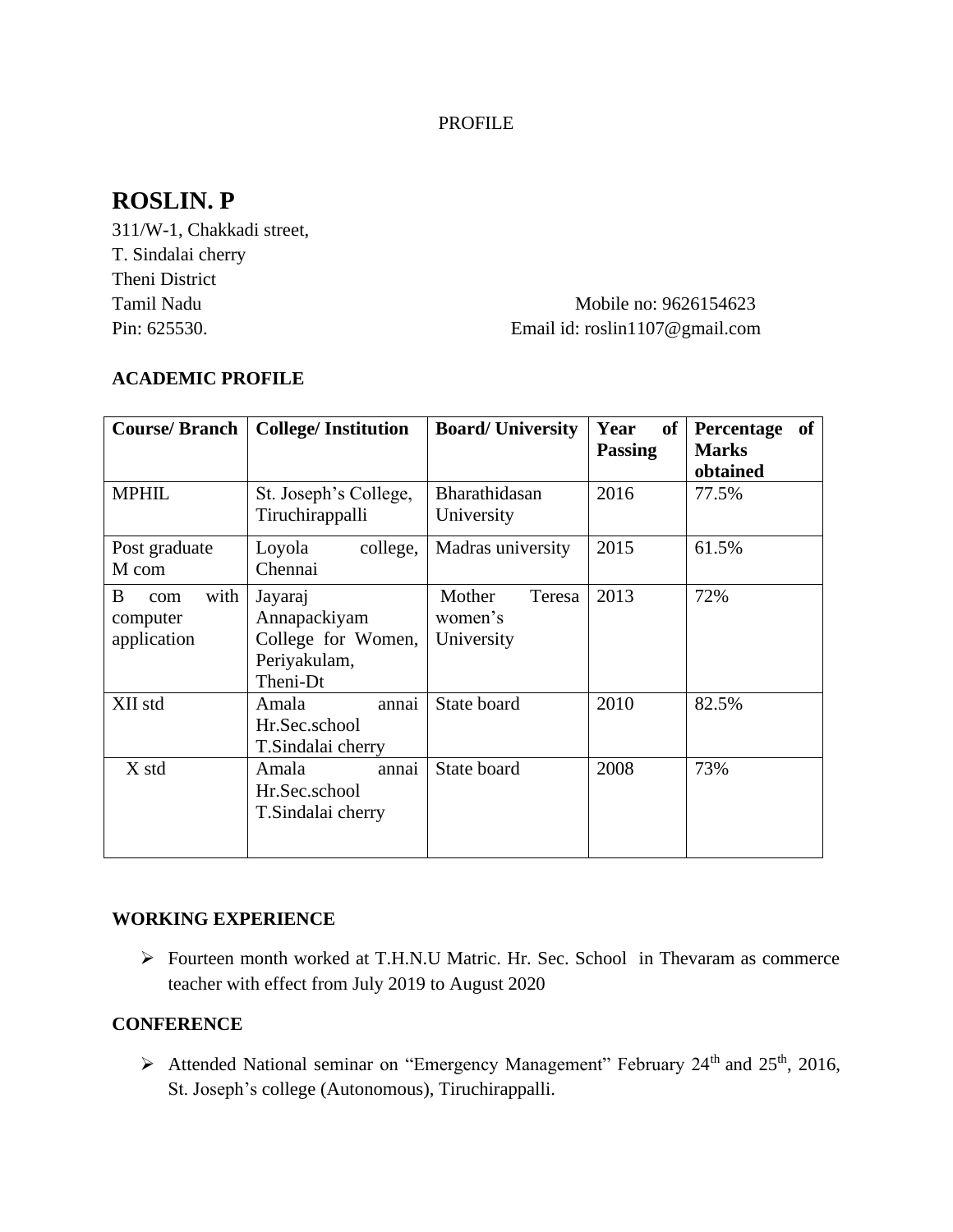- ➢ Attended one day state level workshop on "Investment in stock market for Beginners' October 10<sup>th</sup>, 2015, Jamal Mohamed college(Autonomous), Tiruchirappalli.
- ➢ Attended on National Seminar on "Challenges of women entrepreneurs in global era" Holy Cross College
- ➢ Attended state level seminar on "Research oriented computer skills for commerce and management" , St. Joseph's College(Autonomous), Tiruchirappalli.

#### **WEBINAR**

Attended webinar on **"National education policy"** on Jan 12, 2021 organised by SVM Arts Science and Commerce College, Ilkal -587125 , Bagalkot, Karnataka**.**

### **PERSONAL SKILLS**

- ❖ Ability to work in teams
- ❖ Comprehensive soft skill
- ❖ Good communication skill
- ❖ Problem solving techniques
- ❖ Willingness to learn

#### **TECHNICAL SKILLS**

- $\triangleright$  MS office
- $\triangleright$  Typing skill

### **INTERNSHIP TRAINING**

Title: "Indirect Tax" Company Name: "N.Sathiyamoorthy & Associates (Chartered Accountants) Duration: 15 days

### **PERSONAL PROFILE**:

Personal details

- Age  $: 28 \text{ years}$
- Date of Birth : July 11, 1993
- Nationality : Indian
- Sex : Female
- Marital Status : Married
- Spouse name : P.Gnana sekar
- Father's Name : G.S. Peter PushpaRaj
- Languages Known: English, Tamil